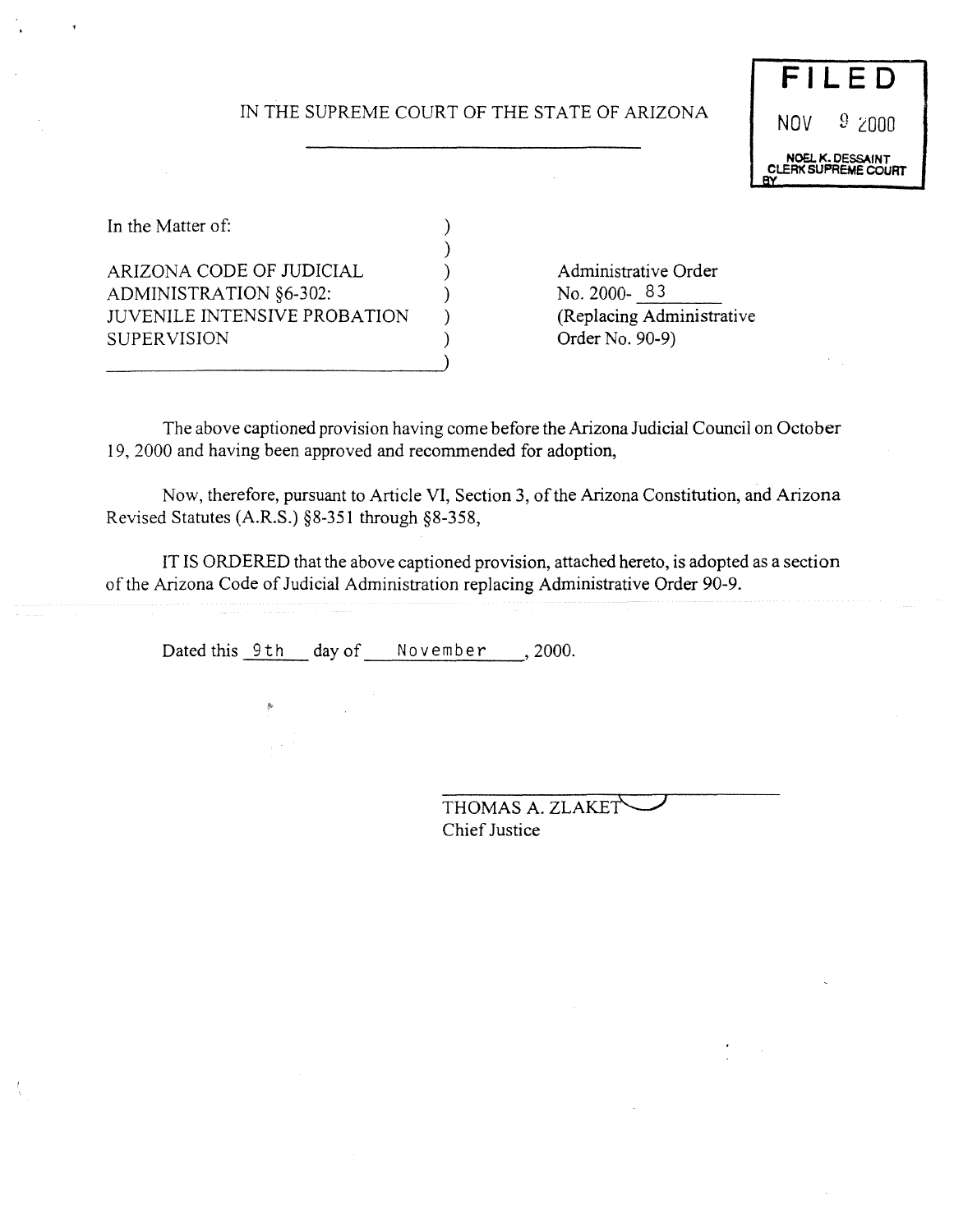# ARIZONA **CODE OF JUDICIAL ADMINISTRATION** Part **6: Probation Chapter3: Juvenile Services Section 6-302: Juvenile Intensive Probation Supervision**

## **A. Definitions.** In this section, the following definitions apply:

"Abscond" means a juvenile probationer has left the primary place of residence without permission of the probation officer or whose whereabouts are unknown.

"Administrative director" means both the administrative director of the Administrative Office of the Courts and the director's designee.

"Administrative status" means a juvenile who is not currently receiving active supervision or if contact requirements have been suspended by the juvenile probation department.

"Alcohol and drugtesting" means any method of determining the level or identifiable substances in the body including, but not limited to, breathalyzer tests, blood tests and urine samples.

"AOC" means Arizona Supreme Court, Administrative Office of the Courts.

"Combined department" means a county probation agency that provides both adult and juvenile probation services.

"Community service" means unpaid labor or services provided to a not-for-profit private or governmental agency.

"Court" means superior court.

"Director" means the director of the juvenile court or chief probation officer in combined departments.

"Hand count" means manual tabulation of all intensive probation case files in the county, conducted independently from any automated system.

"High risk" means a juvenile that is currently on standard probation and is determined to have a strong probability to re-offend and is supervised by an intensive probation officer.

"Long term residential placement" means a juvenile in an out of home facility for more than 30 days.

"JIPS" means juvenile intensive probation supervision.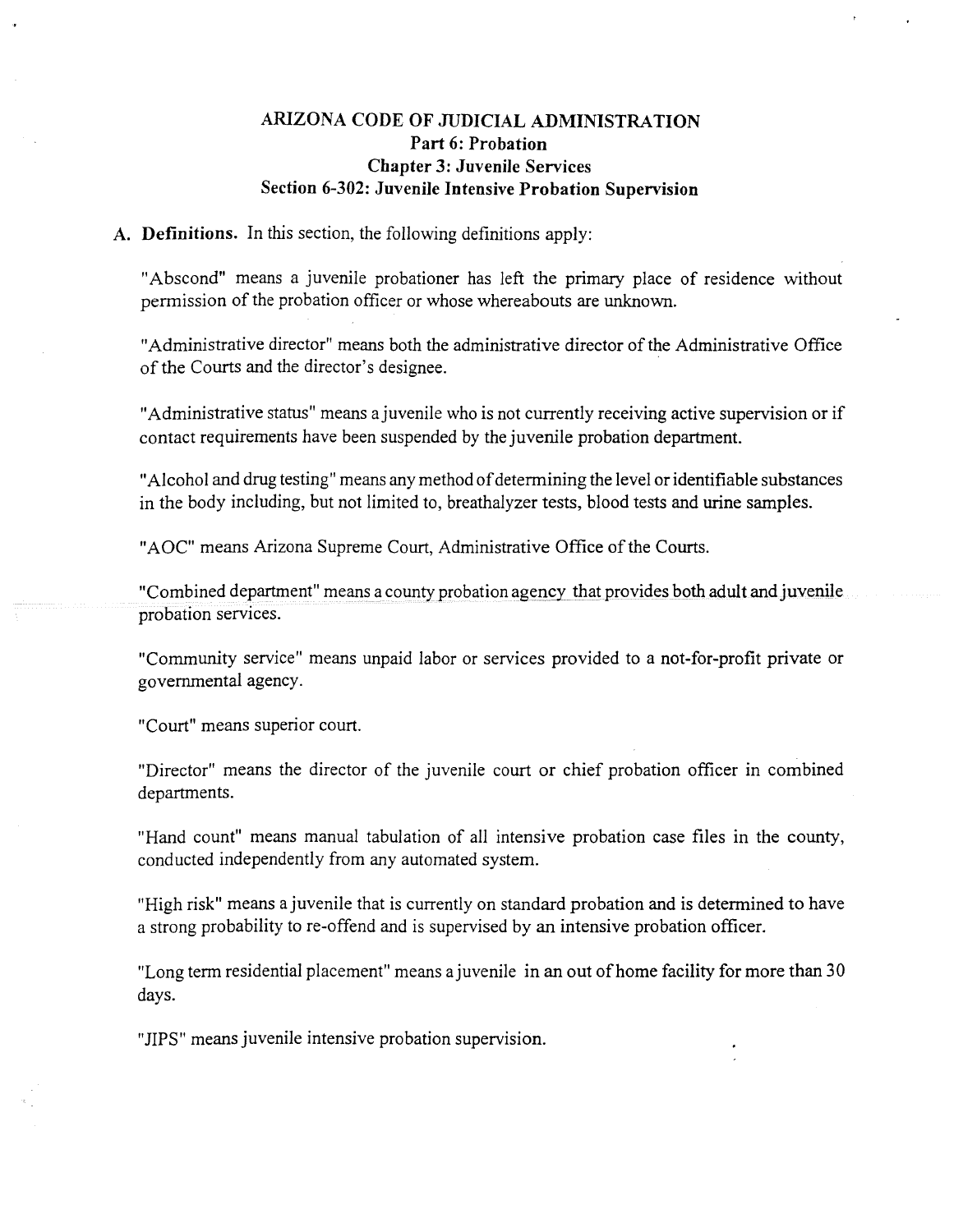"JIPS team" means one probation officer and one surveillance officer, or one probation officer and two surveillance officers, or two probation officers and one surveillance officer, or one probation officer if a waiver of standards is granted.

"Risk Needs assessment" means a tool to indicate the individuals propensity to re-offend and the treatment services needed to help prevent further illegal activities.

"Short term residential placement" means a juvenile living in an out-of-home facility for less than 30 days.

"Visual contact" means a face-to-face communication to discuss progress, issues of concern or other appropriate matters.

- B. Applicability. Article VI, Section 3 of the Arizona Constitution and as provided by A.R.S. §8-358(A): "the Supreme Court shall establish juvenile intensive probation guidelines." The AOC shall administer JIPS programs on behalf of the Supreme Court.
- **C. Purpose.** JIPS is, as A.R.S. §8-351 provides:

"...a program which is established pursuant this article of a highly structured, closely supervised juvenile probation and which emphasizes surveillance, treatment, work, education and home detention. The purpose of JIPS programs is to reduce commitments to the state department of juvenile corrections and other institutional or out of home placements.

### D. General Administration.

- 1. The AOC shall:
	- a. Administer and direct the JIPS programs on behalf of the Supreme Court;
	- b. Monitor JIPS programs;
	- c. Prepare written material setting forth various techniques, practices, guidelines and other recommendations regarding the operation and management of JIPS and distribute this material to appropriate superior and juvenile court judges and probation personnel;
	- d. Inspect, audit or have audited the records of any juvenile court operating a SIPS program;
	- e. Prescribe and adopt procedures, forms and reports necessary for financial administration, program administration, operation and management of JIPS;
	- f. Conduct seminars and educational sessions regarding the purpose and operation of  $JIPS$ ;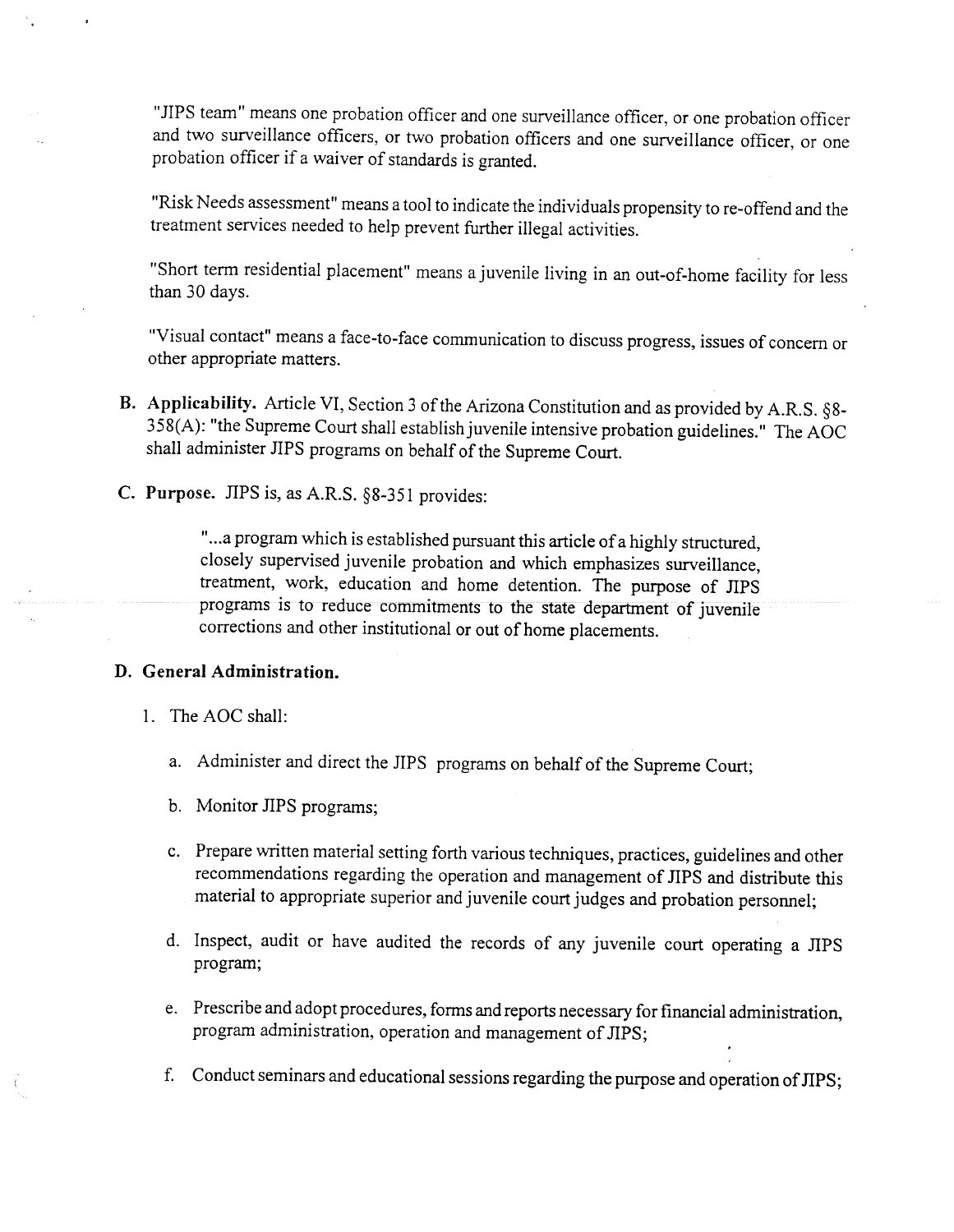- g. Establish performance measures and expectations in consultation with juvenile courts for determining compliance with each courts' JIPS plan and budget request;
- h. Assist juvenile courts in developing their JIPS program plans and budgets;
- i. Provide general assistance to juvenile courts on the operation of JIPS;
- j. Adopt other administrative practices and procedures, consistent with this code, as necessary for the administration of JIPS; and
- k. Annually submit, pursuant to A.R.S. *§8-358(B):*

...a report stating the number of persons supervised on JIPS during the prior year and the nature of the offense and the delinquent history of each of these persons for submission to the governor, the speaker of the house of representatives, and the president of the senate at the time the Supreme Court submits its annual budget request to the legislature.

2. For purposes of uniform administration, each juvenile court and juvenile probation department receiving state JIPS funds shall comply with this code.

## E. **Budget Request Preparation.**

- 1. Pursuant to A.R.S. §8-357, the presiding judge of the juvenile court in any county wishing to operate a SIPS program shall submit a proposed plan and budget request for the subsequent fiscal year to the AOC. The administrative director shall establish the date for submission, as well as the forms to be used and the corresponding instructions.
- 2. The administrative director shall review each request, and may modify the request based on appropriate statewide considerations. The AOC shall include the court's request or the modified request in the Supreme Court's annual budget. The administrative director shall allocate to the juvenile court the monies appropriated by the legislature for JIPS based on the proposed plan, availability of funds, caseload population, past year use and program effectiveness.
- 3. Ifajuvenile court does not agree with the allocations, and requests further review, the chief justice shall make the final determination.
- 4. Each participating juvenile court shall support the budget request with written justification and explanation as required by the administrative director.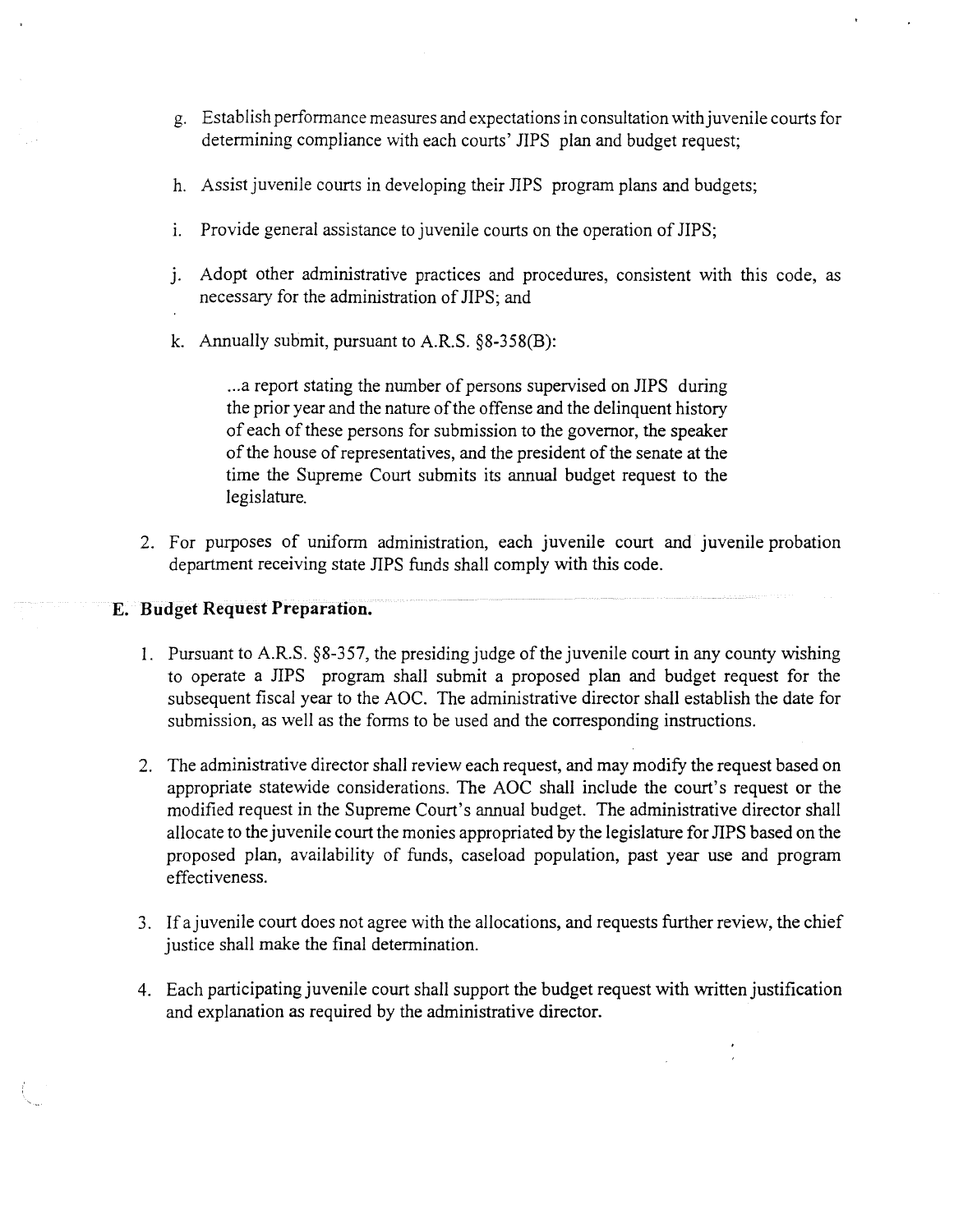### **F. Program Plan and Financial Management.**

- 1. Each participating juvenile court shall submit an expenditure plan to the administrative director. The expenditure plan and any plan modification shall be consistent with A.R.S.  $\S8$ -351 through *§8-358,* this code, the Supreme Court's budget request and with available monies appropriated by the legislature for JIPS programs. The participating juvenile court shall submit the plan within the prescribed time frame and on forms required by the administrative director.
- 2. Each presiding judge of a juvenile court shall submit, in writing, all requests to modify expenditure plans on a form approved by the administrative director.
- 3. In the event that the administrative director disapproves a plan or plan modification submitted by a juvenile court, the presiding judge of the juvenile court may request that the administrative director submit the plan to the chief justice of the Supreme Court for consideration and final determination.
- 4. Pursuant to A.R.S. § 12-263, on approval of the plan as submitted or modified and the availability of funds, the administrative director shall enter into a written funding agreement with the submitting juvenile court for the distribution of funds. The administrative director may amend or terminate funding agreements due to lack of funds, lack of financial need, or due to the juvenile court's failure to comply with applicable statutes, the approved plan, funding agreement, or this code.
- *5.* The administrative director may also reallocate funds during the year based on documented need, current use of funds and approved plan or budget modifications.
- 6. Pursuant to A.R.S.  $\S$  12-268(B), the county's chief fiscal officer shall deposit funds received by the juvenile court pursuant to A.R.S. §8-357 into a separate account within the juvenile probation services fund.
- 7. Each participating juvenile court shall use allocated state funds and interest only for the support and operation of JIPS.
- 8. On agreement with a participating court, the administrative director may withhold funds allocated to the court and may authorize direct expenditures forthe benefit ofthe court. The administrative director may also reallocate these funds during the fiscal year.
- 9. The presiding judge of the juvenile court of each participating juvenile court shall submit to the AOC, by January 31 of each year, a mid-year financial and program activity report related to the court's plan through December 31. Failure to submit the report in a timely manner may result in financial sanctions.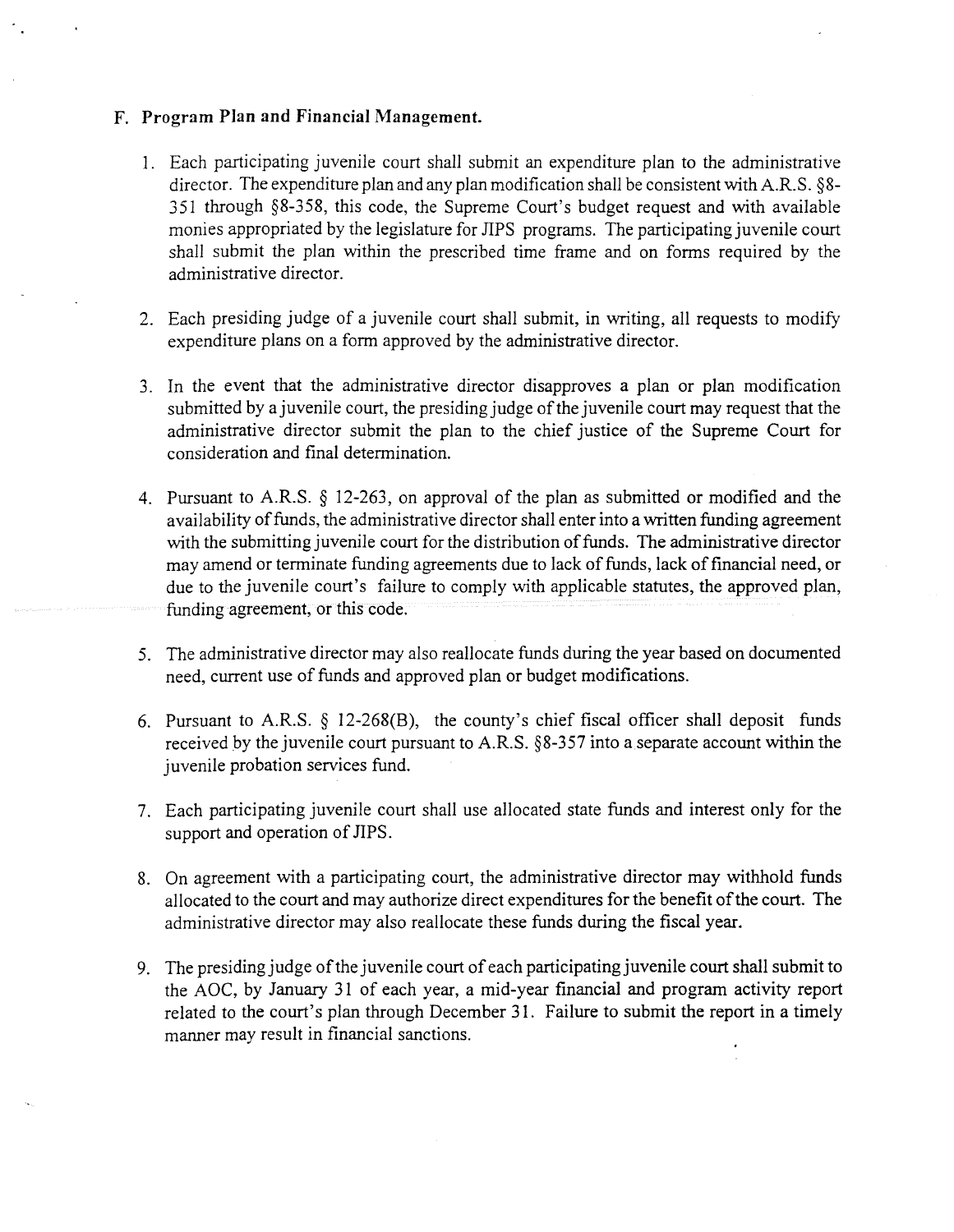- 10. The presiding judge of the juvenile court of each participating juvenile court shall submit to the AOC, by August <sup>31</sup> ofeach year, <sup>a</sup> closing financial and program activity report related to the court's plan through June 30. Failure to submit the report in a timely manner may result in financial sanctions.
- 11. The presiding judge of the juvenile court of each participating juvenile court shall return to the AOC by August 31 of each year, all JIPS funds distributed to the juvenile court which are unencumbered through June 30 and unexpended through July 31. Failure to revert unexpended funds in a timely manner may result in financial sanctions.
- 12. The administrative director shall determine how the funds are used in the event that a juvenile court experiences a decreased need for funds or declines to participate after the legislature has appropriated funds for JIPS programs.
- 13. Each participating juvenile court and its juvenile probation department shall maintain and provide to the AOC data and statistics as may be required by the Supreme Court to administer funding for JIPS programs.
- 14. On request of the AOC, the director shall conduct hand counts of the county's intensive probation population. The director shall submit the results of the hand counts to the AOC.
- 15. Each participating juvenile court and its probation department shall retain all financial records, applicable program records, and data related to each approved plan for a period of at least *<sup>5</sup>* years from the close of each fiscal year.
- 16. Each participating juvenile court shall deposit fees collected pursuant to A.R.S. §8-241(B), and any interest collected on those fees into the juvenile probation services fees fund pursuant to A.R.S. § 12-268.
- **G. Allocation and Management of JIPS Personnel Placements.** The administrative director shall allocate state funded JIPS personnel placements approved for intensive probation among juvenile courts. The administrative director may prepare and implement procedures for adjusting allocated placements and associated monies among juvenile courts.

# **H. Eligibility Requirements for** JIPS.

- 1. A.R.S. § 8-358(A)(1) provides that, "...the Supreme Court shall ensure that juveniles who are granted intensive probation meet the requirements of A.R.S. § 8-352."
- 2. Only juveniles who are adjudicated for delinquent acts or for violations of probation originating from a delinquent act are eligible for JIPS.
- 3. The court shall not grant intensive probation to juveniles placed in an residential treatment center for more than 30 days. The court shall suspend JIPS or reduce the juvenile to standard probation, if the juvenile is currently on JIPS and requires placement over 30 days.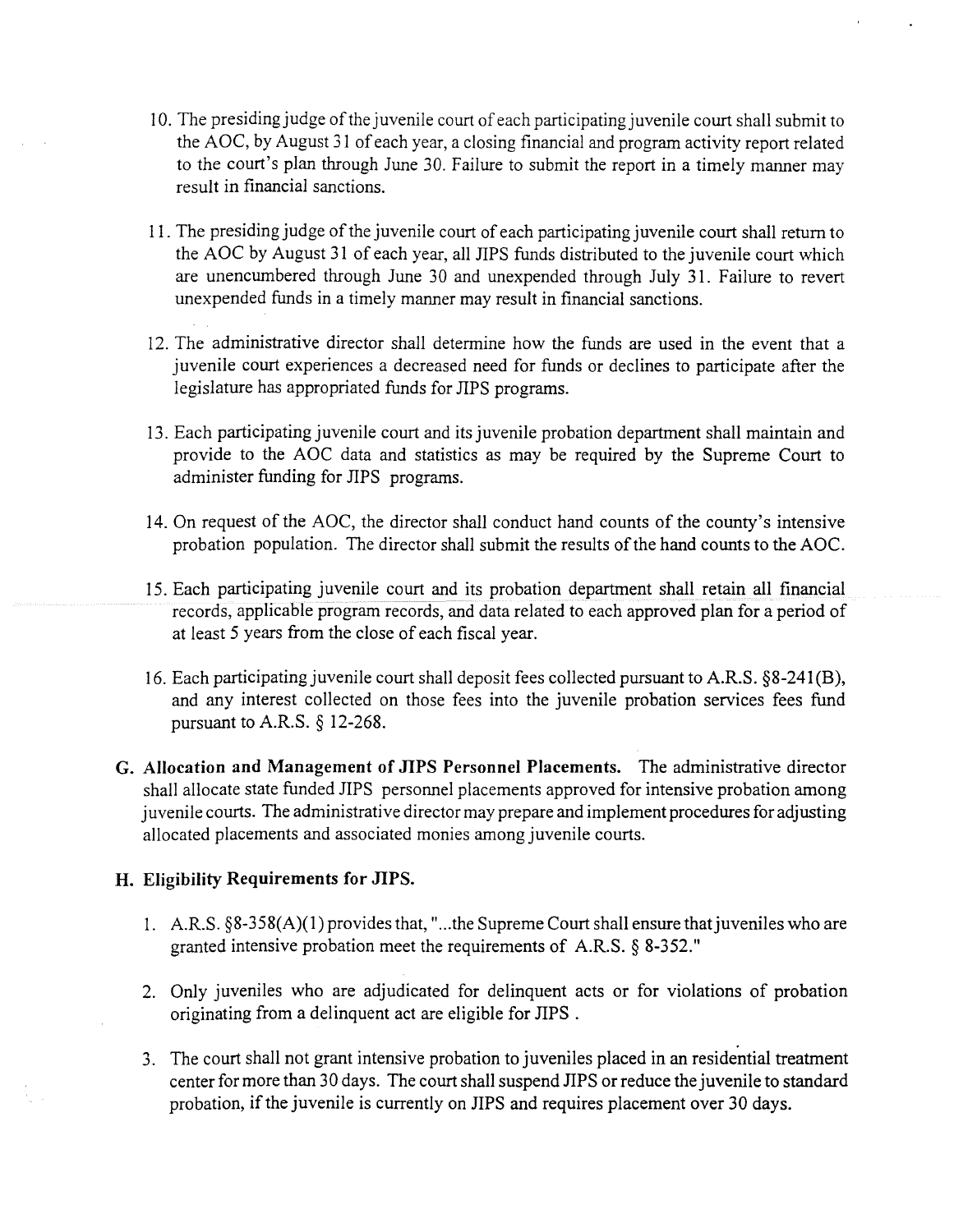- 4. Pursuant to A.R.S. § 8-352(B), prior to recommending intensive probation, the juvenile probation officer shall evaluate all of the following:
	- a. The juvenile's history of referrals and adjustments,
	- b. The juvenile's risk to the community,
	- c. The nature of the offense,
	- d. The delinquent history of the juvenile and
	- e. The needs of the juvenile.
- 5. A juvenile probation officer who recommends intensive probation shall state the reasons for the recommendation in the pre-dispositional report. The officer shall recommend and the court shall order JIPS only for:
	- a. Juveniles who would otherwise have been recommended for commitment to the state department of juvenile corrections;
	- b. Juveniles who would otherwise have been recommended for placement in an out-ofhome institutional or residential setting;
	- c. Juveniles who, as defined by A.R.S. § 8-341(C)(D)(E), are defined and adjudicated as repeat felony juvenile offenders; or
	- d. Juveniles who, after considering the nature of the offense, prior delinquent history, needs and riskto the community, are in needofa highly structured, closely supervised program of probation which emphasizes surveillance, education, work and home detention and who, without this program, shall pose a substantial risk to the community.
- 6. Pursuant to A.R.S.  $\S$  8-352 and this code, the juvenile court may place a juvenile in the JIPS program who is currently on probation for a delinquent act and is considered a high risk to the community, but has been adjudicated for a technical violation of probation.
- 7. Prior to placing ajuvenile into a JIPS program, the court shall consider:
	- a. The juvenile probation officer's recommendations;
	- b. The factual basis and circumstances leading to the juvenile's disposition;
	- c. Monies and funds appropriated and the availability of adequate staff and treatment resources to ensure the level of intensive supervision required, pursuant to A.R.S. § 8-357; and
	- d. Other factors appropriate to the ends of justice.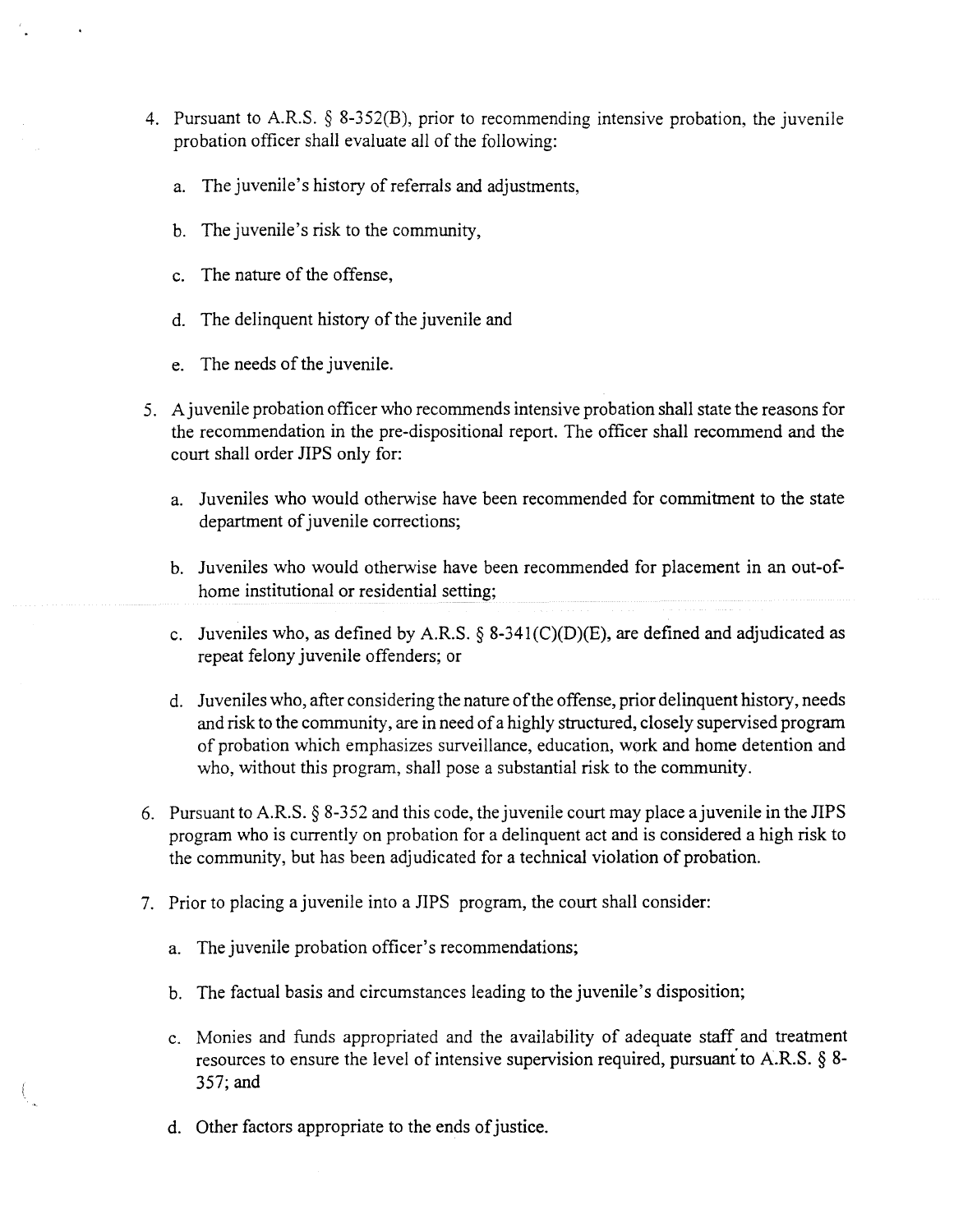- 8. A.R.S. § 8-352(D) provides; "...when granting JIPS , the court shall set forth on the record the factual reasons for using the disposition."
- I. Dispositional Provisions. Juvenile intensive probation shall be conditioned on thejuvenile:

A.R.S. § 8-352(E) provides:

1. Participating in one or more of the following throughout the term of intensive probation for not less than thirty-two (32) hours total, each week:

- (a) School or other approved education program,
- (b) A court-ordered treatment program,
- (c) Employment and/or
- (d) Supervised community service work each week where the juvenile may be supervised by an approved adult other than the JIPS team.

2. Paying restitution and probation fees, except that the inability to pay probation fees or restitution does not prohibit participation in the JIPS program.

3. Remaining at a place of residence approved by the JIPS team except to attend school, work, treatment, and/or perform community service or to participate in some activity as specifically allowed in each instance by the supervising JIPS team or if in the direct company of a parent, guardian, or custodian, as approved by the JIPS team.

- 4. Allowing administration of drug and alcohol tests as directed by a JIPS team.
- *5.* Meeting any other conditions imposed by the court to meet the needs of the juvenile or to limit the risks to the community.
- **J. Caseload Limit.** A.R.S. § 8-353(B) provides that: "...each two person intensive probation team shall supervise no more than twenty-five juveniles at one time. A three person team shall supervise no more than forty juveniles at one time."

# **K. Active Cases.**

- 1. Intensive probation officers shall only supervise juveniles on intensive probation. See section L., Waiver Procedure, for exceptions.
- 2. A JIPS team's active caseload shall include:
	- a. Juveniles residing in their county and receiving intensive probation,
	- b. Juveniles in short term residential placement,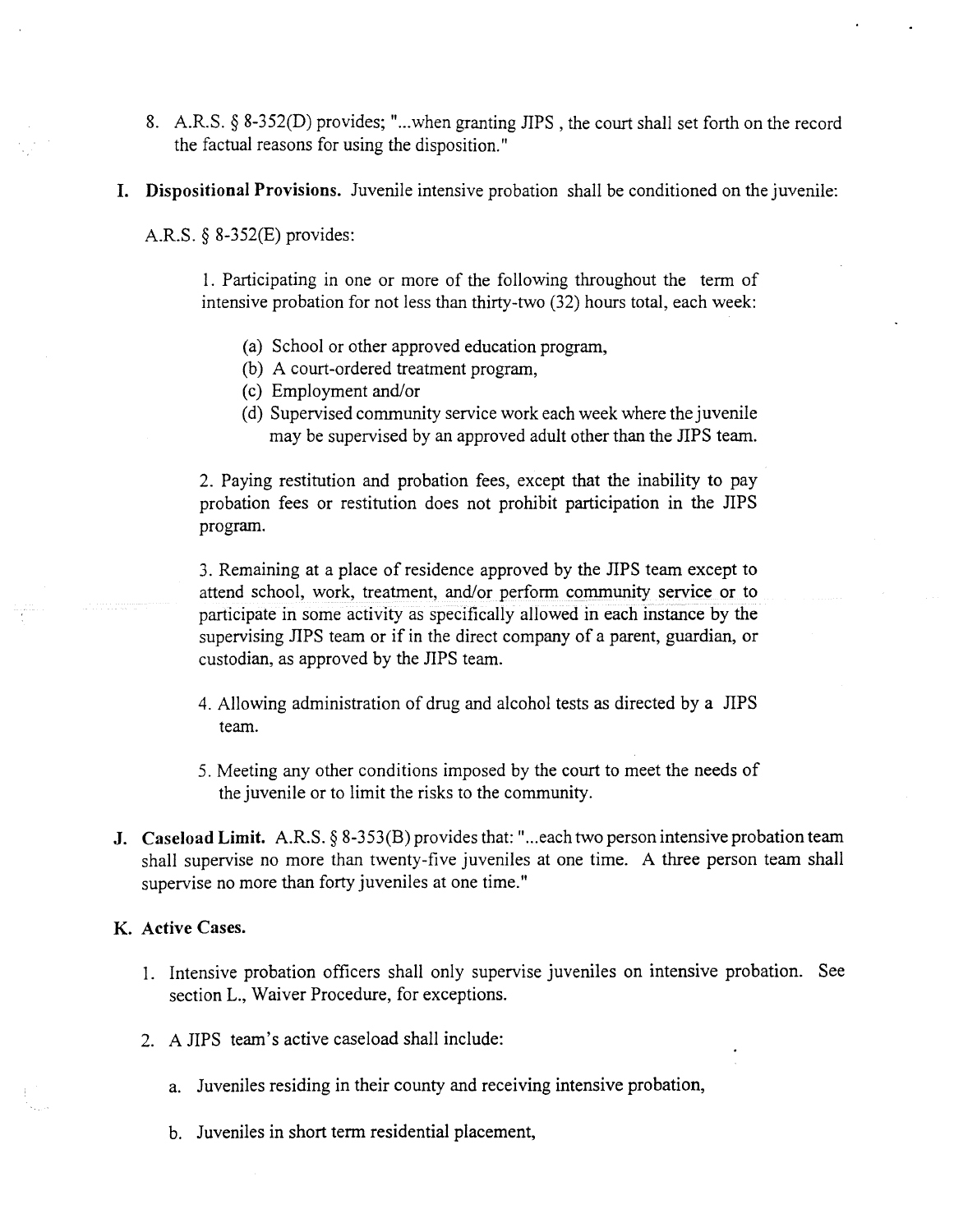- c. Juveniles incarcerated in detention,
- d. Juveniles in residential placement in another county and actively supervised by the county of origin in accordance with established policies and procedures, and
- e. Juveniles on warrant status forless than 90 days.
- 3. A JIPS team's active caseload shall not include:
	- a. Juveniles on administrative status for one of the following reasons:
		- (I) Juveniles traveling for more than 30 days out of county/state/country with the approval of the juvenile probation department,
		- (2) Juveniles direct filed to adult court and currently held in adult jail pending the adult court action, or
		- (3) Juveniles residing for more than 30 days out of county/state/country, and the department has retained jurisdiction of the juvenile.
	- b. Juveniles on warrant status for 90 days or more; and
	- c. Juveniles not yet dispositioned to JIPS.
- L. Waiver Provisions. On request of the participating juvenile court, the administrative director may waive supervision, contact and caseload limit requirements.
	- 1. A.R.S. § 8-356(A) provides:

The requirements of A.R.S. $\S$  8-353, subsections A and B and subsection C, paragraph 2 may be waived by the Supreme Court for a county with a population of fewer than three hundred thousand persons if the case load of every officer supervising juveniles on intensive probation is not more than fifteen juveniles and the program requires visual contact with each probationer at least one time a week.

#### 2. A.R.S.~*8-356(B)* provides;

If a waiver is granted and the JIPS caseload for each JIPS officer does not exceed fifteen, JIPS officers may supervise additional juveniles on probation who, in the judgment of the chief probation officer, require additional supervision or pose a greater than normal risk to the community, as long as the total caseload does not exceed fifteen.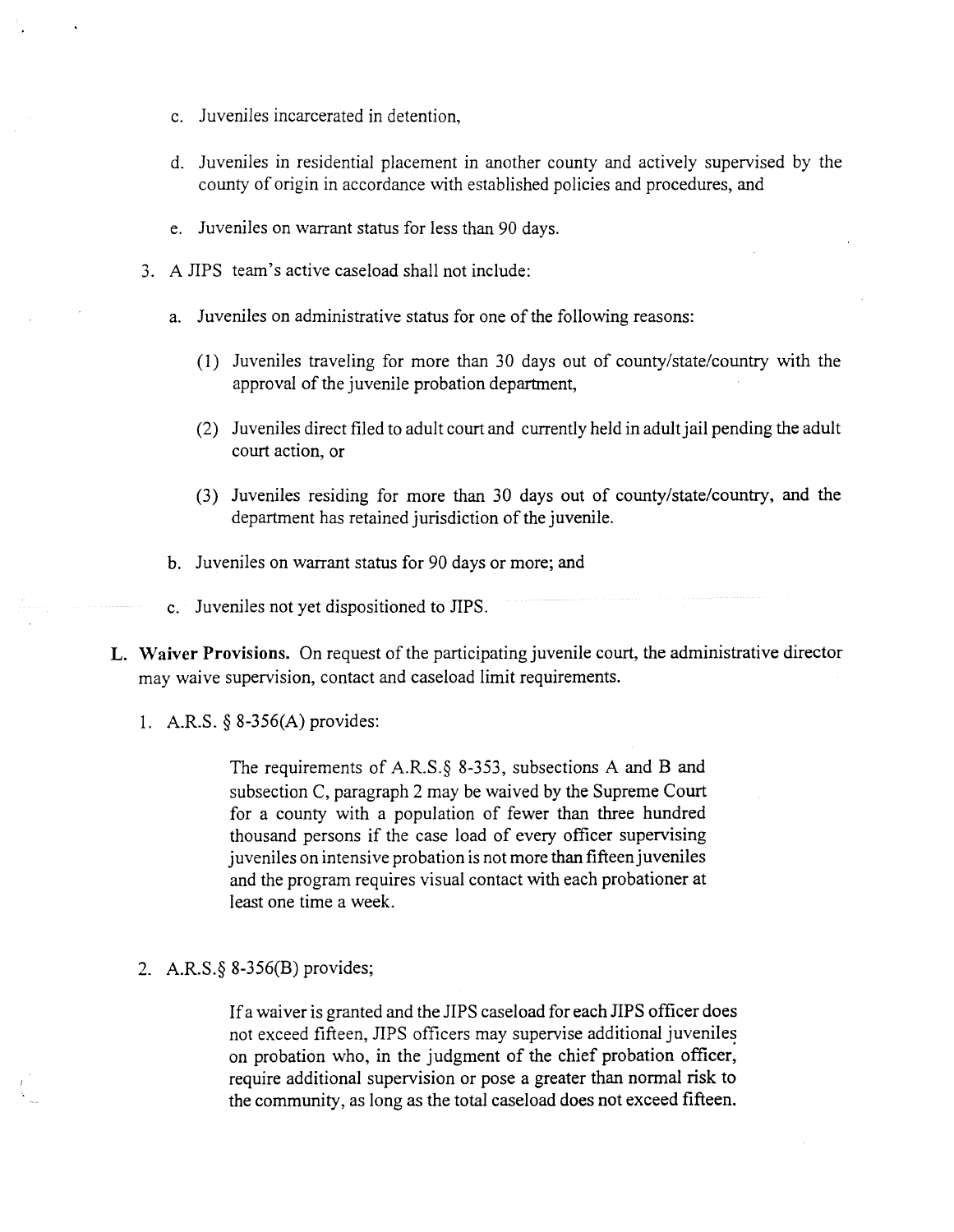3. The director shall file a waiver request with the AOC on a form prescribed by the administrative director. The administrative director shall determine whether to grant the waiver.

# **M. Program Operations.**

- 1. Each participating department shall:
	- a. Have a written procedure regarding the alcohol and drug testing of juveniles on intensive probation. The procedure shall address the methods used to select juveniles for testing, the frequency of testing, and the type of test to be administered.
	- b. Work with the office of the clerk of the superior court to establish a process by which supervising probation officers are provided with accurate and timely information concerning collections.
	- c. Ensure the collection of monies owed as a condition of probation.
	- d. Develop polices and procedures that ensure that probation officers providing intensive supervision shall reexamine and reassess the risk and needs of each juvenile under their supervision and the factors associated with reducing, maintaining or increasing the juvenile's level of supervision.
- 2. Each JIPS team shall:
	- a. "...exercise close supervision and observation over juveniles ordered to participate in the intensive probation..." as required by A.R.S. § 8-353.
	- b. Make documented efforts to locate an absconder. The supervising probation officer shall request a warrant be issued if the juvenile is not located. Efforts to locate the juvenile shall continue pursuant to the court's departmental policy.
	- c. Closely monitor school attendance and performance,
	- d. Assist those juveniles seeking employment and closely monitor employment of juveniles,
	- e. Involve the parent or guardian in the rehabilitation and treatment of the juvenile,
	- f. Closely monitor participation in court-ordered treatment programs,
	- g. Provide or arrange for appropriate supervision of juveniles performing community service work,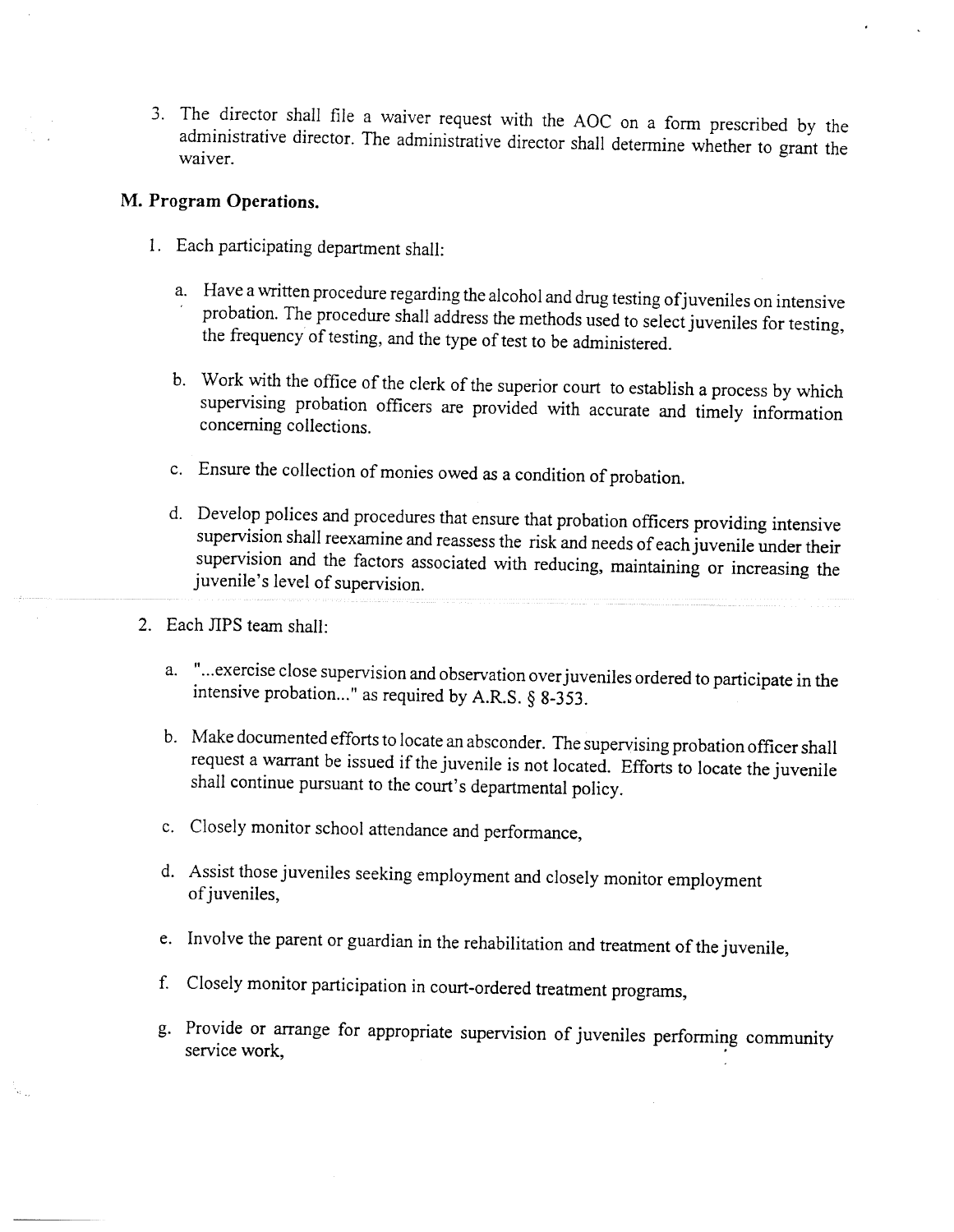- h. Ensure that juveniles placed on intensive probation pay restitution and probation fees.
	- (1) The inability to pay probation fees or restitution does not prohibit participation in the intensive probation program.
	- (2) Establish monthly payment schedules which emphasize payment of restitution and probation fees in the absence of specific court ordered monthly payment schedules.
- i. Reexamine the risks and needs of each juvenile in the intensive probation program and determine the risks or benefits of modifying the level of supervision of the juvenile, pursuant to A.R.S.  $\S$  8-354(A).
- j. If the juvenile's conduct justifies revocation, as provided by A.R.S.  $\S$  8-353(C)(4); ",..request the county attorney to bring a noncompliant juvenile before the court."
- k. As authorized by the juvenile court and as provided by A.R.S. § 8-205(3); "...have the authority of a peace officer in the performance of the court officer's duties."
- 3. A.R.S. § 8-354(A) provides: "...the court may at any time modifythe placement orthe level of supervision of a juvenile granted intensive probation".
- 4. The probation officer may petition the court to terminate the period ofintensive probation based on the use of a Risk Needs assessment and an evaluation of the juvenile's compliance with the conditions of probation. If the court transfers the juvenile to standard probation, the juvenile shall be assigned to a standard probation officer.
- 5. Recommendations by a JIPS officer to the court to terminate a juvenile's intensive probation supervision or to reduce the level of supervision shall be preceded by a reassessment of the risks and needs of the juvenile and shall be based on satisfactory compliance and performance by the juvenile with the conditions and terms of intensive probation.
- 6. Pursuant to A.R.S. § 8-3*54,* levels of supervision may be progressively increased or decreased over the term of supervision dependent on compliance by the juvenile with the conditions of probation, and continued law-abiding behavior.
- 7. Requests by the JIPS team for a change in the level of supervision of a juvenile shall be in accordance with minimum requirements. The level of supervision shall not be decreased beyond the minimum level described in section N, Minimum Contact Requirements.
- 8. Pursuant to A.R.S.  $\S$  8-396(A), when the court receives a petition to terminate probation, the court shall provide notification to those victims who have requested notification of probation related matters.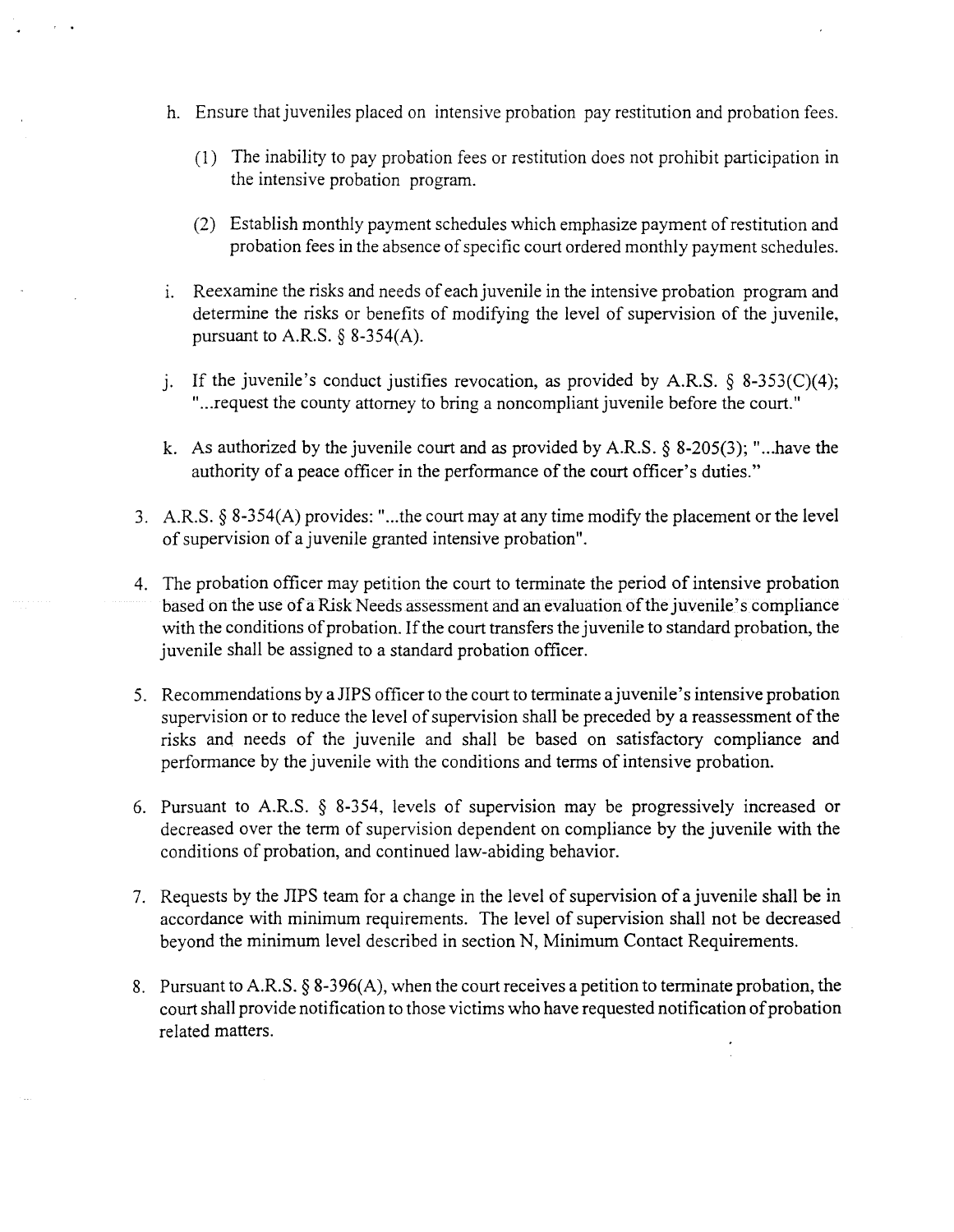# **N. Minimum Contact Requirements.**

- 1. The following contact requirements are established as minimum thresholds. Each juvenile probation department may establish more rigorous contact requirements for any supervision level. Each director shall ensure that all established minimum contact requirements are provided in writing to each JIPS team, along with appropriate training on adherence to those requirements.
- 2. Supervision Level I shall include:
	- a. Visual contacts. The JIPS team shall have a minimum of four visual contacts with each juvenile per week. Visual contacts shall be varied and unscheduled, and include evenings, weekends and holidays;
	- b. Employment verification. Pursuant to A.R.S. § *8-355,* the JIPS team shall make weekly contact with the employer of an employed juvenile;
	- c. School verification. The JIPS team shall make weekly contact with the school or education program staffof a juvenile for the purpose of monitoring attendance, grades, behavior, peer associations, and other factors relating to the juvenile's progress;
	- d. Parental involvement. The JIPS team shall contact the parents or legal guardians of each juvenile at least once per week to discuss the juvenile's progress and behavior in the home and community, and shall make documented efforts to involve the parents or guardians in the juvenile's treatment and rehabilitation;
	- e. Curfew. Pursuant to A.R.S. § 8-352, the JIPS team shall establish curfews for each juvenile placed on JIPS and shall provide appropriate supervision to ensure compliance;
	- f. Community service. The JIPS team shall maintain community service contacts with each juvenile performing work to ensure compliance with A.R.S. § **8-355;** and
	- g. Alcohol and drug testing. The JIPS team shall administer alcohol and drug testing according to the policy and procedures of the participating juvenile court.
- 3. Supervision Level II shall include:

 $\frac{1}{2}$ 

- a. Visual contacts. The JIPS team shall have a minimum of two visual contacts with each juvenile per week. Visual contacts shall be varied and unscheduled, and include evenings, weekends and holidays;
- b. Employment verification. Pursuant to A.R.S. § 8-355, the JIPS team shall contact with the employer of an employed juvenile once every two weeks;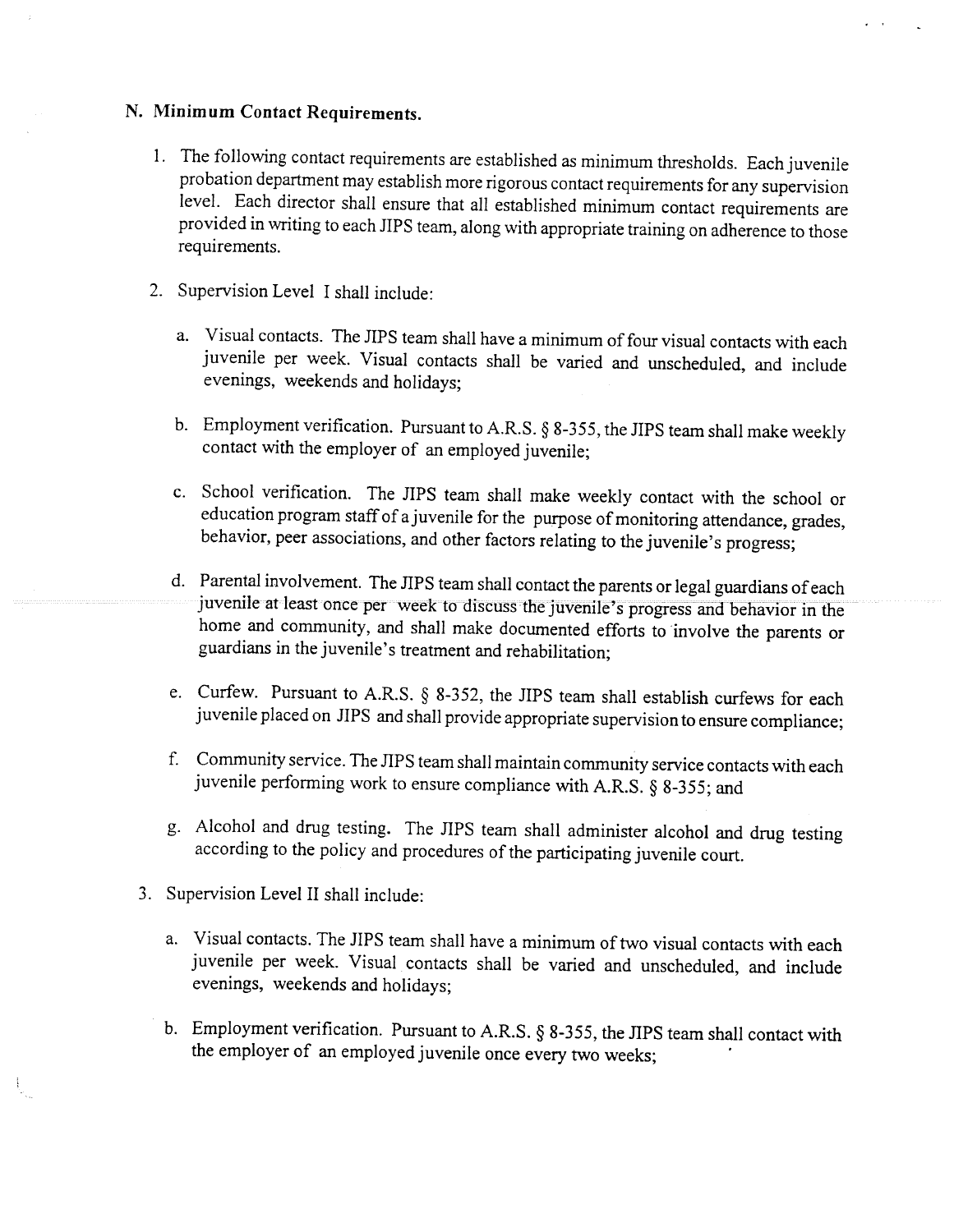- c. School verification. The JIPS team shall make weekly contact with the school or education program staff of a juvenile for the purpose of monitoring attendance, grades, behavior, peer associations, and other factors relating to the juvenile's progress;
- d. Parental involvement. The JIPS team shall contact the parents or legal guardians ofeach juvenile at least once per week to discuss the juvenile's progress and behavior in the home and community, and shall make documented efforts to involve the parents or guardians in the juvenile's treatment and rehabilitation;
- e. Curfew. Pursuant to A.R.S.  $\S$  8-352, the JIPS team shall establish curfews for each juvenile placed on JIPS and shall provide appropriate supervision to ensure compliance;
- f. Community service. The JIPS team shall maintain community service contacts with each juvenile performing work to ensure compliance with A.R.S. § 8-3*55;* and
- g. Alcohol and drug testing. The SIPS team shall administer alcohol and drug testing according to the policy and procedures of the participating juvenile court.
- 4. Supervision Level III shall include:
	- a. Visual contacts. The JIPS team shall have a minimum ofone visual contact with each juvenile per week. Visual contact shall be varied and unscheduled, and include evenings, weekends and holidays;
	- b. Employment verification. Pursuant to A.R.S.  $\S$  8-355, the JIPS team shall contact with the employer of an employed juvenile once every two weeks;
	- c. School verification. The JIPS team shall make weekly contact with the school or education program staff of a juvenile for the purpose of monitoring attendance, grades, behavior, peer associations, and other factors relating to the juvenile's progress;
	- d. Parental involvement. The JIPS team shall contact the parents or legal guardians of each juvenile at least once per week to discuss the juvenile's progress and behavior in the home and community, and shall make documented efforts to involve the parents or guardians in the juvenile's treatment and rehabilitation;
	- e. Curfew. Pursuant to A.R.S. § 8-352, the JIPS team shall establish curfews for each juvenile placed on JIPS and shall provide appropriate supervision to ensure compliance;
	- f. Community service. The JIPS team shallmaintain communityservice contacts with each juvenile performing work to ensure compliance with A.R.S. § *8-355;* and
	- g. Alcohol and drug testing. The JIPS team shall administer alcohol and drug testing according to the policy and procedures of the participating juvenile court.